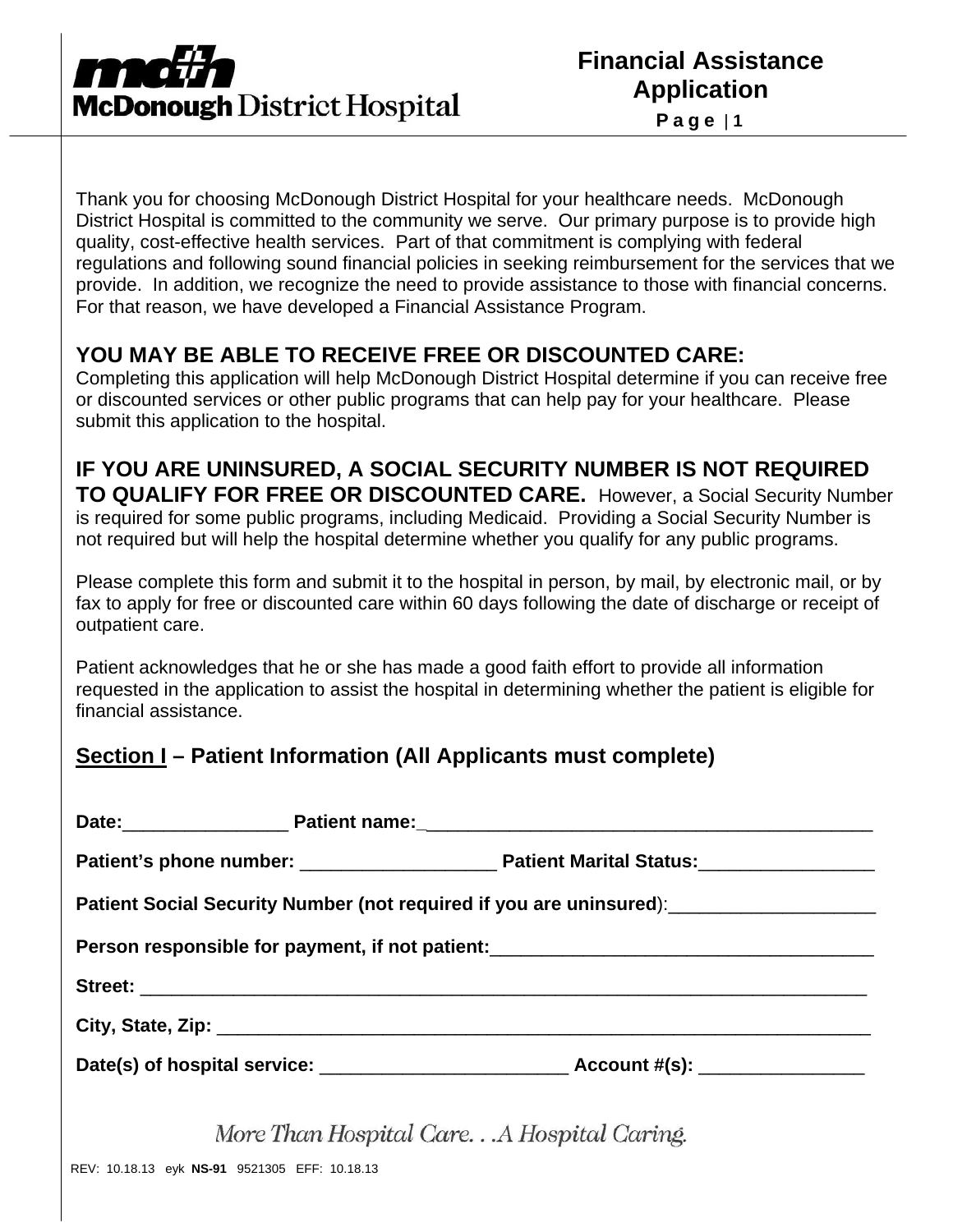

|  |  |  | Page   2 |  |
|--|--|--|----------|--|
|--|--|--|----------|--|

| <u>Please check Financial Assistance Program you are applying for:</u>                                                                                                                                                                                                                                                                                              |
|---------------------------------------------------------------------------------------------------------------------------------------------------------------------------------------------------------------------------------------------------------------------------------------------------------------------------------------------------------------------|
| $\Box$ Financial Assistance (Includes Uninsured Discount and Presumptive Eligibility)<br>(Please complete Sections I, II, III, IVand V)                                                                                                                                                                                                                             |
| $\Box$ Fellheimer Assistance (Please complete Sections I, II and V)<br>If you answer yes to both of these, you may be eligible for Fellheimer Assistance.<br>Were you age 62 or older on the date of your hospital services?<br>$\Box$ Yes $\Box$ No<br>Were you a resident of McDonough County for a minimum of one year prior to service?<br>$\Box$ Yes $\Box$ No |
| $\Box$ Mammography Assistance Program (Please complete Sections I, II and V)<br>If you answer yes to both of these, you may be eligible for Mammography Assistance<br>Are you having Breast or Mammography services?<br>$\Box$ Yes $\Box$ No<br>$\bullet$<br>Have you been referred by the Illinois Department of Public Health? $\square$ Yes $\square$ No         |
| $\triangleright$ Do you have health insurance**?<br>$\Box$ Yes $\Box$ No                                                                                                                                                                                                                                                                                            |
| $\triangleright$ Do you have public aid (Medicaid)**? $\Box$ Yes $\Box$ No                                                                                                                                                                                                                                                                                          |
| If you answered yes to one of the above, please attach a copy of your insurance card or<br>public aid card.<br><i><b>Insurance</b></i>                                                                                                                                                                                                                              |
| **Health Insurance coverage includes the following: Covered under a public or private health insurance, WIU<br>Insurance or other health coverage including workers' compensation, accident liability insurance, or other<br>third party liability.                                                                                                                 |
| $\triangleright$ Do receive any assistance from Macomb City Township? $\square$ Yes $\square$ No                                                                                                                                                                                                                                                                    |
| $\triangleright$ Are you homeless? $\Box$ Yes $\Box$ No                                                                                                                                                                                                                                                                                                             |
| $\triangleright$ Is the patient deceased with no known estate?<br>$\Box$ Yes $\Box$ No                                                                                                                                                                                                                                                                              |
| $\triangleright$ Are you eligible for Food Stamps? $\Box$ Yes $\Box$ No<br>Please attach verification of your Food Stamp eligibility.                                                                                                                                                                                                                               |
| $\triangleright$ Are you a resident of Illinois? $\square$ Yes $\square$ No<br>You may be asked for verification of your residency.                                                                                                                                                                                                                                 |
| Is the patient a WIU Student? $\Box$ Yes $\Box$ No                                                                                                                                                                                                                                                                                                                  |
|                                                                                                                                                                                                                                                                                                                                                                     |
| More Than Hospital CareA Hospital Caring.                                                                                                                                                                                                                                                                                                                           |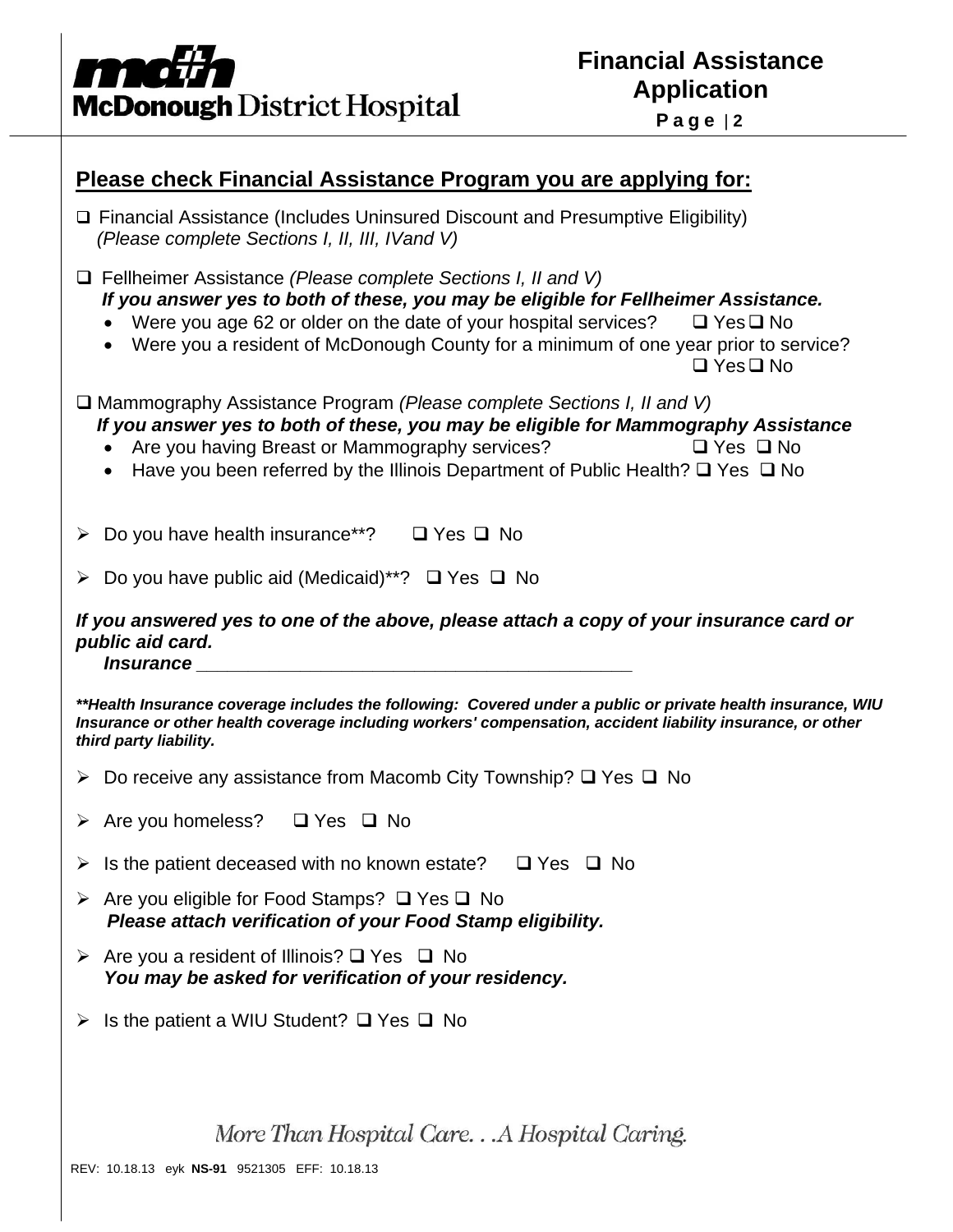

#### **Section II – Income (All Applicants must complete)**

*Income includes wages, pensions, annuities, social security, retirement benefits, unemployment, worker's compensation, child support or alimony. This list is not all inclusive.* 

|                                                        | <b>AGE</b> | <b>CURRENT</b><br><b>INCOME PER</b><br><b>MONTH \$</b> | <b>INCOME FOR</b><br><b>PREVIOUS</b><br><b>TWELVE MONTHS</b> |
|--------------------------------------------------------|------------|--------------------------------------------------------|--------------------------------------------------------------|
| Patient or Responsible Party                           |            | J                                                      |                                                              |
| Spouse                                                 |            | S                                                      | \$                                                           |
| Children that you and/or your spouse are<br>supporting |            |                                                        |                                                              |

 **If you have had a recent change in income or reported \$0 income, please provide a brief explanation of how you (or the patient) are surviving financially. Continue on back if needed.** 

#### **Section III – Assets (DO NOT COMPLETE if you are a Fellheimer or Mammography applicant)**

| <b>LIQUID ASSETS</b>    |  |
|-------------------------|--|
| <b>Checking Account</b> |  |
| <b>Savings Account</b>  |  |
| Other:                  |  |
| Other:                  |  |

| <b>OTHER ASSETS</b>    | <b>\$ VALUE</b> | \$ OWED | \$ EQUITY<br><b>BALANCE</b> |
|------------------------|-----------------|---------|-----------------------------|
| Home                   | \$              |         |                             |
| <b>Rental Property</b> |                 |         |                             |
| Farm                   | Φ               |         |                             |
| Other:                 | S               |         |                             |

More Than Hospital Care. . . A Hospital Caring.